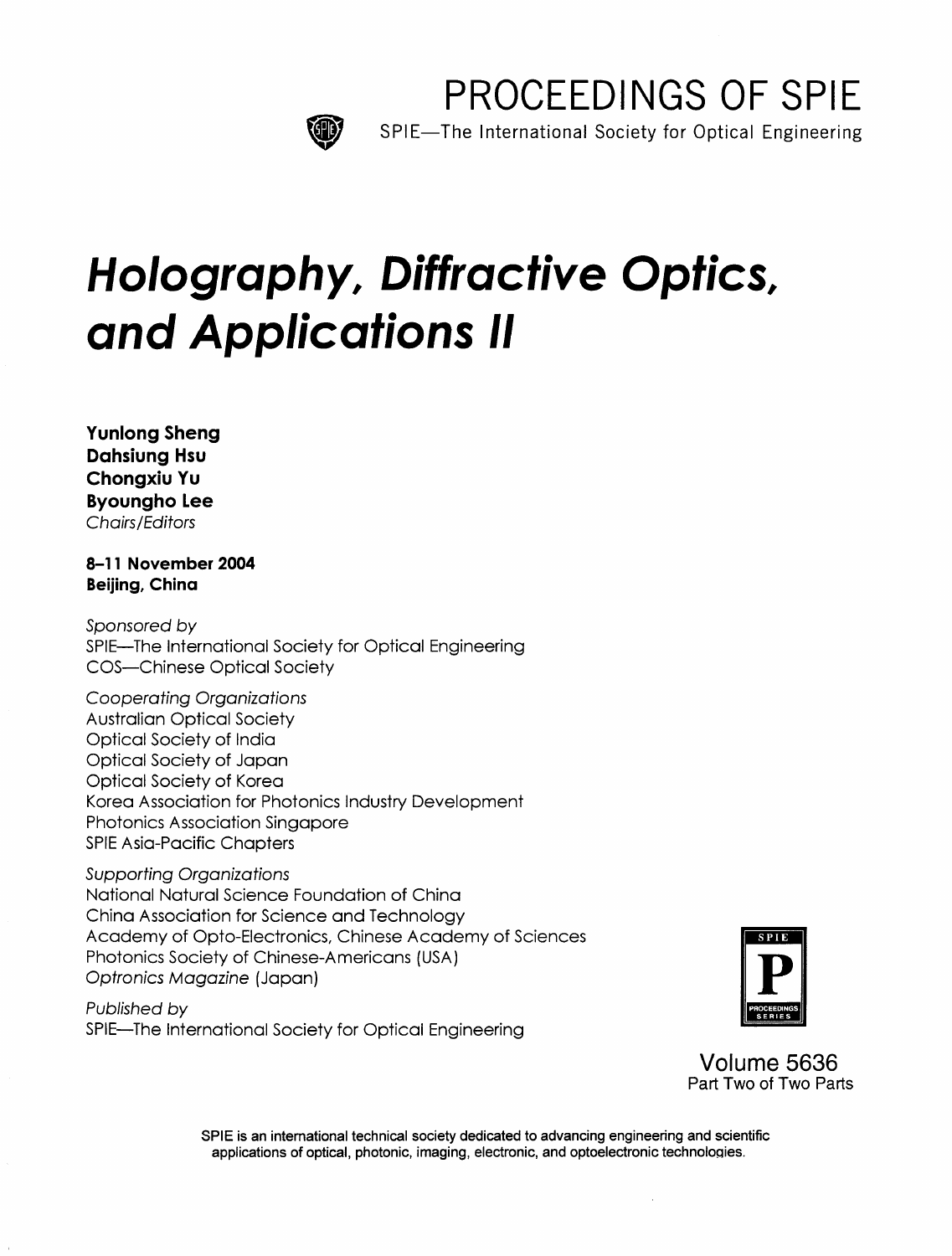## Part Two

- <sup>431</sup> Diffractive optical elements for shaping Gaussian Schell-model beams [5636-66] H. Kim, T. Kim, K. Choi, S. Han, I. Lee, B. Lee, Seoul National Univ. (South Korea)
- <sup>440</sup> A tunable cyclic encoder using photopolymer-based holographic grating for optical CDMA application [5636-67] S. Chung, T. Kim, S. Han, B. Lee, Seoul National Univ. (South Korea)
- 447 Virtual input device with diffractive optical element [5636-68] C. C. Wu, C. S. Chu, Industrial Technology Research Institute (Taiwan, China)
- 455 The analysis of a confocal fluorescent microscope with laser scanning microarray system [5636-69] W. Yuan, J. Ma, D. Fu, L. Hou, J. Chen, Univ. of Shanghai for Science and Technology (China)
- 459 All-digital holography and application in digital image hiding [5636-70] Y. Zhao, J. Zhong, Jinan Univ. (China)
- <sup>467</sup> A simple method for holographic recording of images in different polarization states using a fiber bundle with rotary movement [5636-71 ] Y. Takayama, National Institute of Information and Communications Technology (Japan); Y. Okazaki, Japan Women's Univ. (Japan); T. Aruga, National Institute of Information and Communications Technology (Japan); K. Kodate, Japan Women's Univ. (Japan)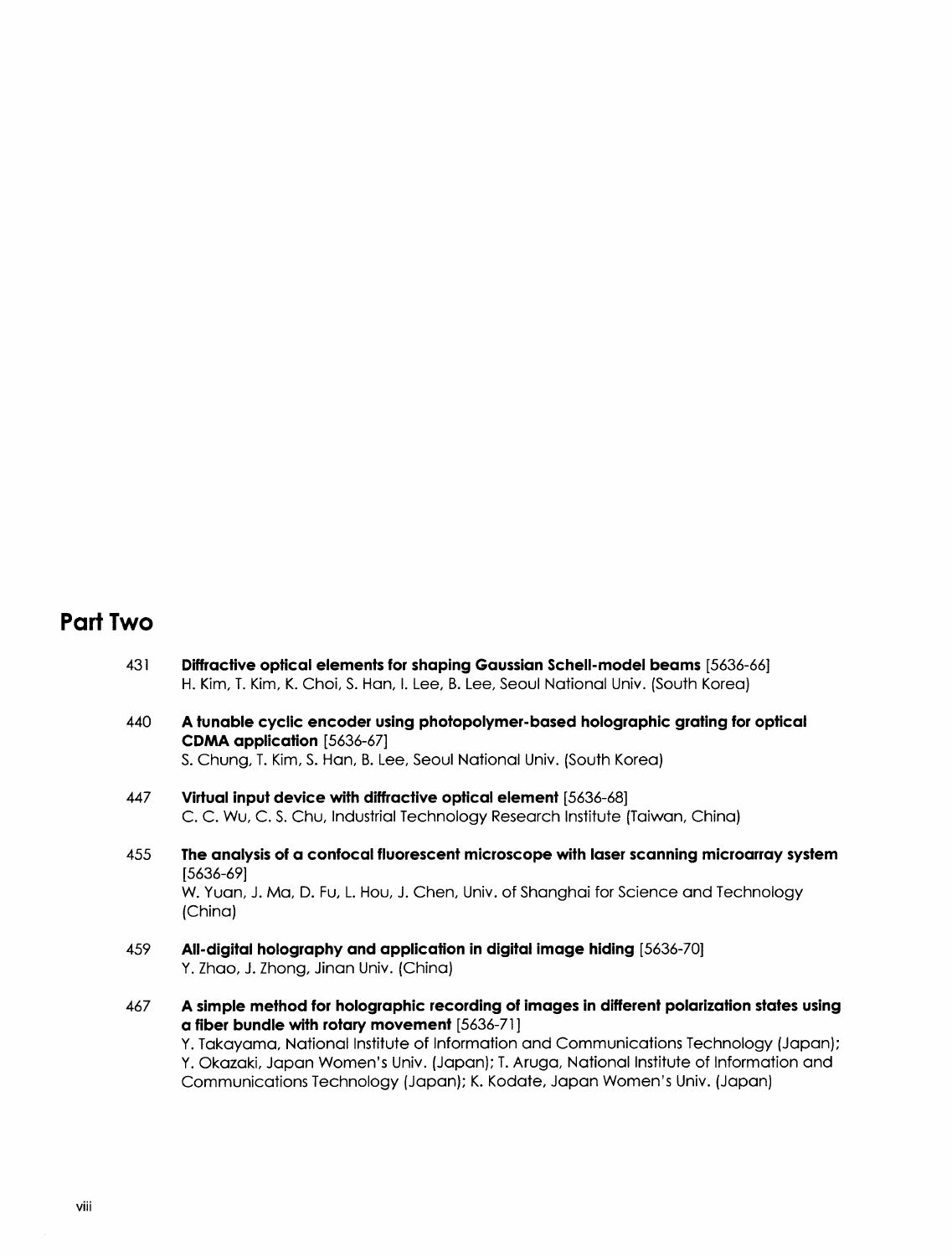475 Optimization of holographic polymer-dispersed liquid crystals using siloxane-containing materials [5636-73]

Y. H. Cho, Japan Advanced Institute of Science and Technology (Japan); N. Kim, Chungbuk National Univ. (South Korea); Y. Kawakami, Japan Advanced Institute of Science and Technology (Japan)

- 483 The fabrication model of Fresnel diffractive lens with transverse-adding technique [5636-74] M. Chen, Nanjing Univ. of Aeronautics and Astronautics (China) and Nanchang Institute of Aeronautical Technology (China); S. Yu, Nanjing Univ. of Aeronautics and Astronautics (China); Y. Gao, D. Yu, X. Qi, Nanchang Institute of Aeronautical Technology (China); T. Chen, Nanchang Institute of Aeronautical Technology (China) and National Univ. of Defense Technology (China)
- <sup>491</sup> The influence of wavefront of the writing beams on angle Bragg selectivity in volume holographic storage [5636-75] W. Lu, Nankai Univ. (China); Y. Li, J. Xu, Q. Sun, Nankai Univ. (China) and Key Lab. of Advanced Technique and Fabrication for Weak-Light Nonlinear Photonics Materials (China)
- 495 Fabrication of varied-line-space grating by elastic optics [5636-76] Y. Xie, S. He, S. Fu, Univ. of Science and Technology of China (China)
- <sup>499</sup> A fluctuation-insensitive diffractive optical homogenizer for excimer beam shaping [5636-78] G. Zheng, C. Du, Institute of Optics and Electronics, CAS (China)
- 505 Study on photorefractive property of Mg:Fe:LiNbO, crystal [5636-79] Z. Xu, S. Xu, Y. Xu, R. Wang, Harbin Institute of Technology (China)
- <sup>512</sup> Noise-free readout in holographic storage by concave mirror [5636-80] W. Lu, Nankai Univ. (China); Y. Li, J. Xu, Q. Sun, Nankai Univ. (China) and Key Lab. of Advanced Technique and Fabrication for Weak-Light Nonlinear Photonics Materials (China)
- 515 Vector analyzing for diffraction of gratings: experimental studies [5636-81 ] P. Dong, H. Gao, B. Wang, L. Xie, L. Rong, J. Zhou, D. Liu, Applied Optics Lab., Beijing Normal Univ. (China)
- 519 Analysis and design of grating lens by using rigorous electromagnetic theory [5636-83] X. Tang, F. Gao, F. Gao, Y. Zhang, J. Du, Y. Guo, Sichuan Univ. (China); C. Du, Institute of Optics and Electronics, CAS (China)
- 528 Characterization of a real-time high-sensitivity photopolymer for holographic display and holographic interferometry [5636-84] X. Guo, J. Zhu, C. Xia, J. Li, L. Chen, Sichuan Univ. (China)
- 538 Design and fabrication of two-dimensional nonseparable Dammann gratings [5636-85] C. Wang, C. Du, L. Pan, Q. Liu, Institute of Optics and Electronics, CAS (China)
- <sup>546</sup> Electromagnetic analysis of diffractive lens with C method and local linear grating model [5636-86] K. Xiao, Y. Liu, S. Fu, Univ. of Science and Technology of China (China)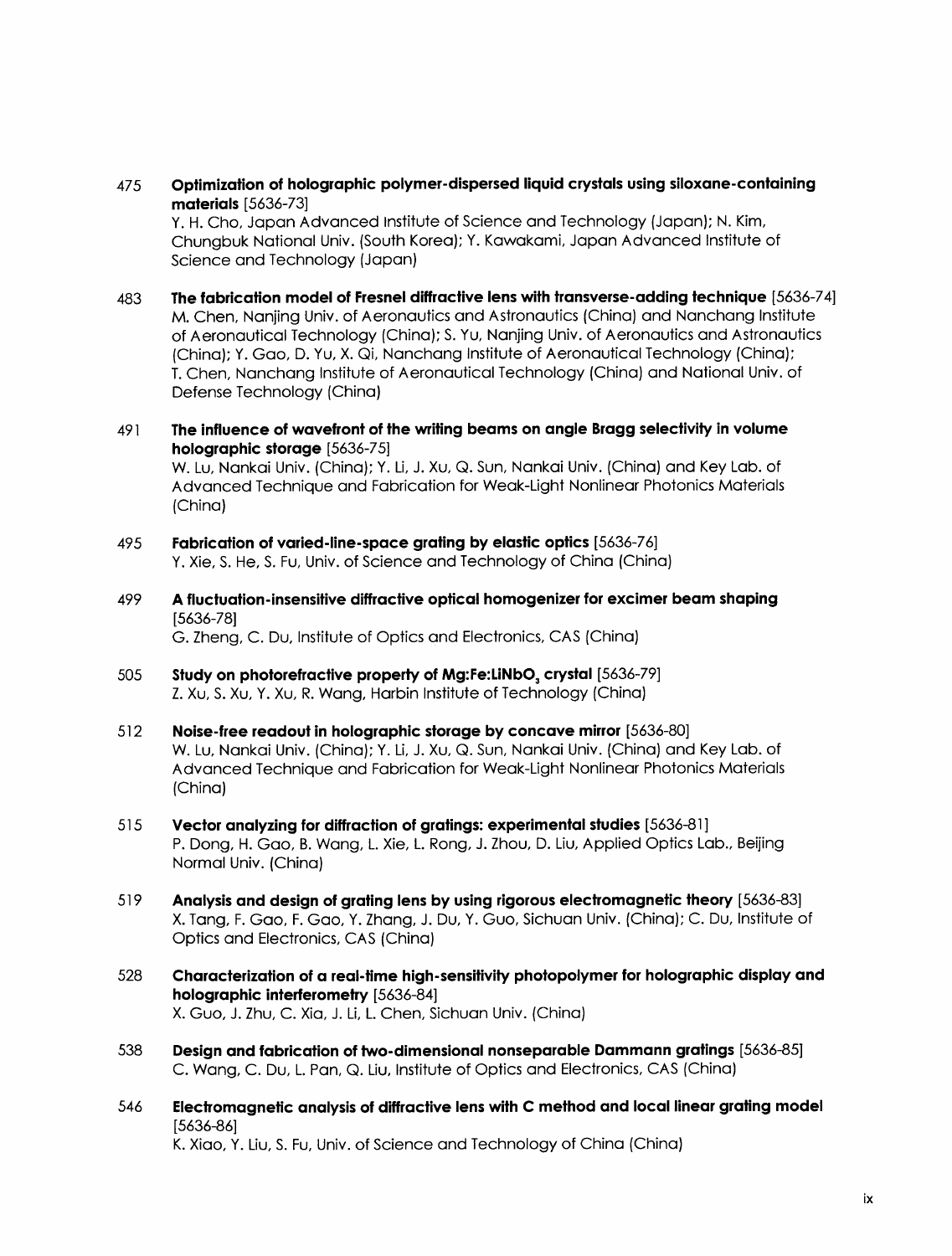- 551 Design of variable-line-space plane gratings with holographic recording [5636-87] J. Lou, Y. Liu, S. Fu, X. Xu, S. He, Univ. of Science and Technology of China (China)
- 560 Formation and characterization of transmission holographic gratings obtained using a novel siloxane-containing liquid crystal [5636-88] M. He, Y. H. Cho, Japan Advanced Institute of Science and Technology (Japan); N. Kim, Chungbuk National Univ. (South Korea); Y. Kawakami, Japan Advanced Institute of Science and Technology (Japan)
- 568 Near-field diffraction analysis of color-separating gratings under high-power laser condition [5636-89] F. Gao, X. Tang, S. Wen, J. Du, Y. Guo, Sichuan Univ. (China); J. Yao, Durham Univ. (United Kingdom)
- 576 Reactive ion beam etching of HfO, film using Ar/CHF, gas chemistries [5636-90] X. Wang, Univ. of Science and Technology of China (China) and Hefei Univ. of Technology (China); X. Xu, Y. Liu, Y. Hong, S. Fu, Univ. of Science and Technology of China (China)
- <sup>581</sup> Synthetic aperture holography by movement of object [5636-92] Y. Zhang, X. Lu, Y. Luo, L. Zhong, C. She, Kunming Univ. of Science and Technology (China)
- 589 Long-term retrieving experiment on rewritable holographic memory with dynamic refreshment by mutual-pumped phase conjugator [5636-93] H. Funakoshi, A. Okamoto, Hokkaido Univ. (Japan); K. Sato, Hokkai-Gakuen Univ. (Japan)
- 597 Influence of fabrication parameters on groove profile of blazed gratings made with twostep holographic technique [5636-94] S. Li, S. Liu, X. Zhang, Y. Liu, X. Ren, Xiamen Univ. (China)
- 606 Research for the image color of the ordinary transmission holograms displaying with a white light source and grating [5636-95] X. R. He, M. X. Chen, W. P. Zhang, Guangxi Univ. (China); X. M. Shen, Tongji Univ. (China)
- <sup>611</sup> Study on the fabrication of combined BSG-CSG element [5636-96] Y. Zhang, F. Gao, S. Wen, Q. Liu, Y. Guo, Sichuan Univ. (China); J. Zhang, Institute of Electro-Optical Technology (China)
- <sup>621</sup> Design and fabrication of a variable optical attenuator based on polymer-dispersed liquid crystal [5636-97] J. She, S. Xu, T. Tao, Q. Wang, Zhejiang Univ. (China)
- 630 Computer-generated hologram of asymmetry fractional Fourier transform [5636-98] Z. Sheng, H. Wang, J. He, Y. Zhou, J. Wang, C. Mao, Xi'an Hongqing Insitute of High Technology (China)
- 635 Water-resisting compound red-sensitive photopolymer: mechanism and optimization of components [5636-99] X. Hu, H. Zhang, G. Zhang, Y. Sheng, Y. Wang, R. Zhao, Capital Normal Univ. (China)
- 646 Speckle average technique for DSPI static deformation measurement [5636-100] S. Jia, J. Zhao, Xi'an Jiaotong Univ. (China)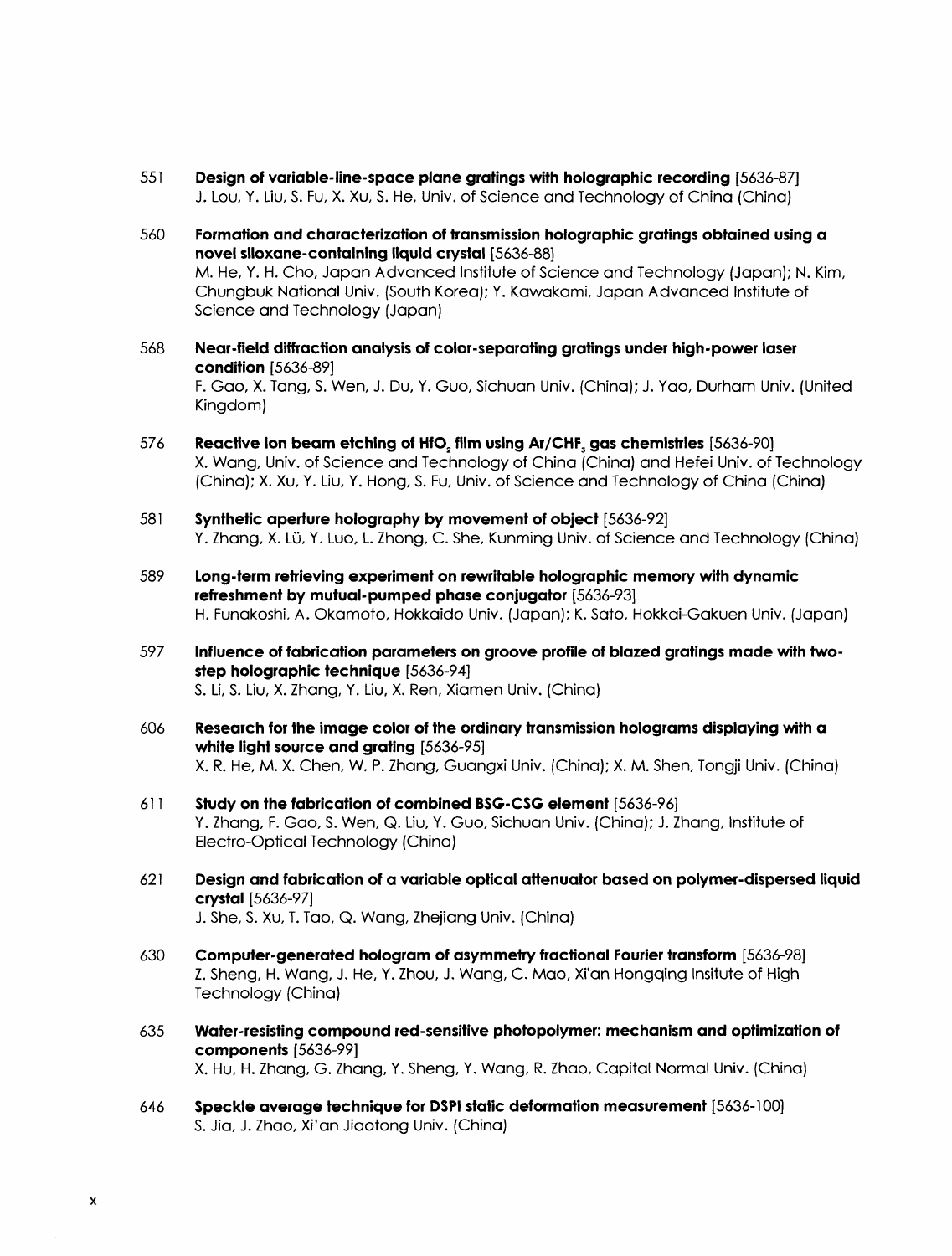- <sup>651</sup> The growth and photorefractive effect of codoped Ce:Cu:BGO crystals [5636-101] W. Zheng, F. Wang, Y. Xu, Harbin Univ. of Science and Technology (China)
- 656 Compound sensitizing for improving exposure sensitivities of photopolymer system [5636-103] Y. Sheng, H. Zhang, X. Hu, R. Zhao, Y. Wang, Capital Normal Univ. (China)
- 661 Deep-etched fused silica grating as a (de)multiplexer for DWDM application at the 1.55-um wavelength [5636-104] Y. Zhang, C. Zhou, H. Ru, S. Wang, Shanghai Institute of Optics and Fine Mechanics, CAS (China)
- 666 Microlens array for stacked laser diode beam collimation [5636-105] Q. Deng, C. Du, C. Wang, C. Zhou, X. Dong, Y. Liu, T. Zhou, Institute of Optics and Electronics, CAS (China)
- 671 Showing display holograms in holography teaching [5636-106] D. Hsu, Beijing Univ. of Posts and Telecommunications (China); Y. Mao, Chongqing Univ. of Posts and Telecommunications (China); Q. Zhang, L. Liu, Beijing Univ. of Posts and Telecommunications (China)
- 677 Fabrication of holographic photonic crystal template with back incident interference beams [5636-107] Y. Liu, S. Liu, X. Zhang, S. Li, X. Ren, Xiamen Univ. (China)
- 685 All-optical interconnection with mutually pumped four-wave mixing and optimization for high-connection efficiency [5636-108] S. Honma, S. Muto, Yamanashi Univ. (Japan); A. Okamoto, Hokkaido Univ. (Japan)
- 695 Feasibility of holographic off-plane waveguide coupler for coupling optical beams to photopolymer waveguide [5636-109] T. Kim, H. Kim, S. Han, B. Lee, Seoul National Univ. (South Korea)
- 703 Digital hologram's image-forming system [5636-110] Y. Wang, H. Zhang, X. Hu, Capital Normal Univ. (China)
- 712 Continuous micro-optics fabrication using halftone masks and proximity printing [5636-111 ] C. Qiu, C. Wang, C. Du, X. Dong, Institute of Optics and Electronics, CAS (China)
- <sup>717</sup> A theoretical and experimental study on the spectral secondary peak characteristics of holographic reflection gratings [5636-112] X. He, Beijing Normal Univ. (China) and Nanchang Institute of Aeronautical Technology (China); D. Liu, J. Zhou, Beijing Normal Univ. (China); L. Fang, X. Wang, Nanchang Institute of Aeronautical Technology (China)
- 728 Laser scattering of a bubble in water [5636-113] X. Deng, H. Ye, D. Tan, Huazhong Univ. of Science and Technology (China); X. Zhang, Navy Engineering Univ. (China); K. Yang, Huazhong Univ. of Science and Technology (China); Q. Liu, X. Lei, Navy Engineering Univ. (China); L. Yu, M. Xia, W. Li, Huazhong Univ. of Science and Technology (China)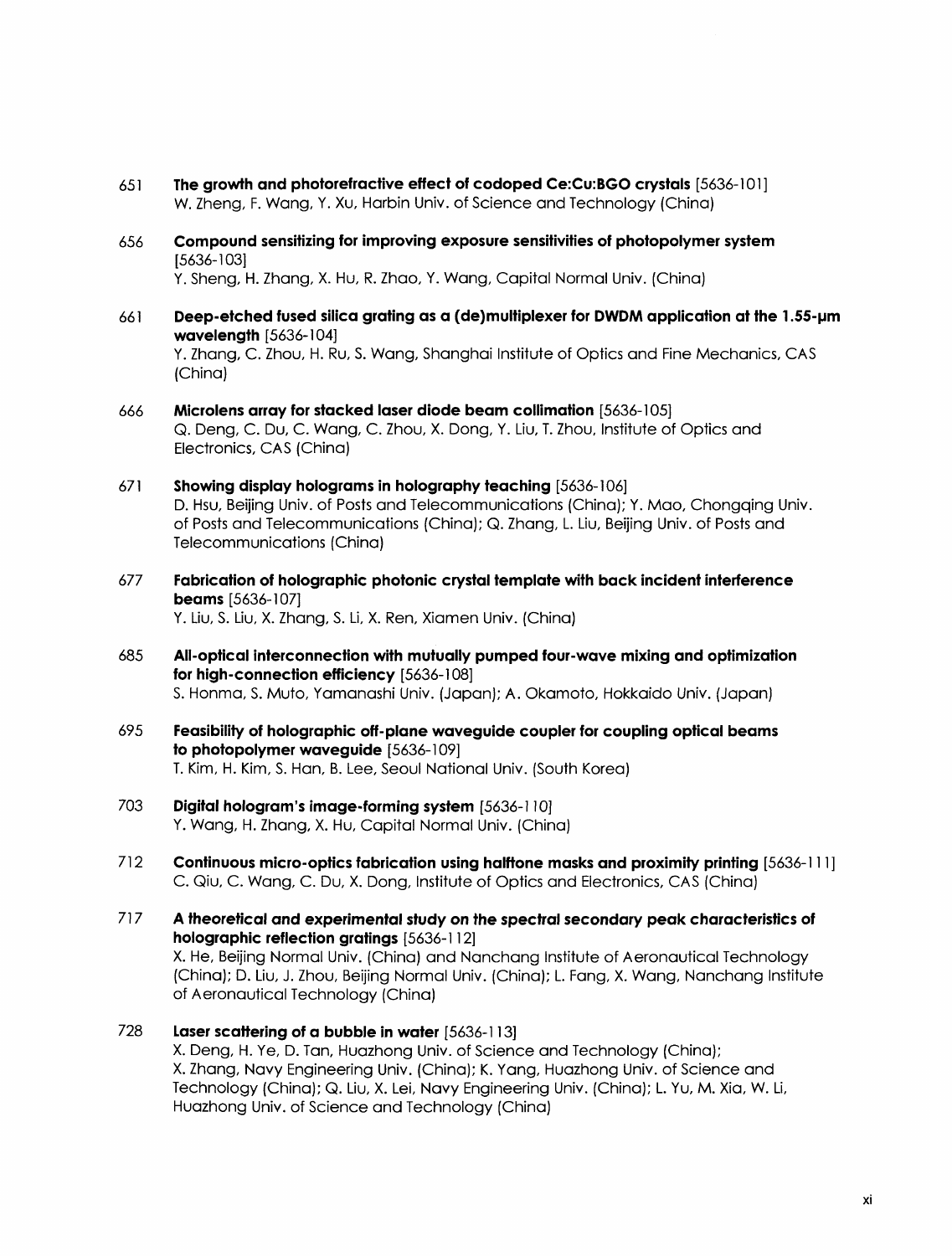<sup>734</sup> Study on mechanism and experiments of optical fixing of holograms on doubly doped Fe: Mn: LiNbO, crystal [5636-114] R. Guo, H. Shi, X. Sun, Harbin Institute of Technology (China)

## 744 Detailed research of the performance of bidirectionally pumped Raman fiber amplifier [5636-116]

X. Xin, Beijing Univ. of Posts and Telecommunications (China) and Institute of Telecommunications (Portugal); C. Yu, Beijing Univ. of Posts and Telecommunications (China); P. S. B. Andre, A. L. J. Teixeira, Institute of Telecommunications (Portugal) and Univ. of Aveiro (Portugal); Q. Zhang, A. Li, Beijing Univ. of Posts and Telecommunications (China); P. M. Monteiro, Siemens SA (Portugal)

749 Holographic polymer Bragg gratings for dense wavelength division multiplexing at 1550 nm [5636-117]

W. Wang, M. Xu, Y. Xia, M. Chen, J. Liang, S. Ma, Changchun Institute of Optics, Fine Mechanics and Physics, CAS (China)

- 757 Numerical reconstruction of three-dimensional image using modified triangular interferometer [5636-118] S.-G. Kim, Hoseo Univ. (South Korea); E.-S. Kim, Kwangwoon Univ. (South Korea)
- <sup>765</sup> Optimization design of tellurium dioxide acousto-optic tunable filters for WDM systems [5636-119] W. Liu, Beijing Institute of Technology (China) and Capital Normal Univ. (China); L. Ban, M. Lv, J. Cui, F. Cui, Y. Sun, Beijing Institute of Technology (China)
- 773 Two-channel kinoform by micro-optical technique [5636-121 ] R. Mu, X. Ji, L. Han, C. Zhong, Nantong Univ. (China)
- 779 Observation of diffractive effect with a supercontinuum laser pulse [5636-122] T. Harimoto, Univ. of Yamanashi (Japan); Y. Takeuchi, Osaka Univ. (Japan); M. Fujita, Institute for Laser Technology (Japan)
- <sup>786</sup> The performance of a novel multirate OCDMA system [5636-123] Q. Zhang, Beijing Univ. of Posts and Telecommunications (China); Y. Mao, Chongqing Univ. of Posts and Telecommunications (China); D. Hsu, C. Yu, Z. Chen, S. Wang, J. Wang, Beijing Univ. of Posts and Telecommunications (China)
- <sup>794</sup> Spectral efficiency of incoherent OCDMA systems [5636-124] Z. Chen, C. Yu, Q. Zhang, Z. Yu, D. Xu, Beijing Univ. of Posts and Telecommunications (China)
- 802 Holographic recording of superimposed gratings by angle multiplexing in photopolymers with light-induced changing of optical absorption [5636-125] S. N. Sharangovich, V. A. Kuznechov, Tomsk State Univ. of Control Systems and Radioelectronics (Russia); V. V. Shelkovnikov, Novosibirsk Institute of Organic Chemistry (Russia); E. F. Pen, Institute of Automation and Electrometry (Russia)
- 812 Long focal depth zone plate for optical coherence tomography [5636-126] F. Gao, J. Liu, B. Luo, X. Yao, B. Liu, Y. Guo, Sichuan Univ. (China); C. Wang, State Key Lab. of Optical Technology on Microfabrication, CAS (China)